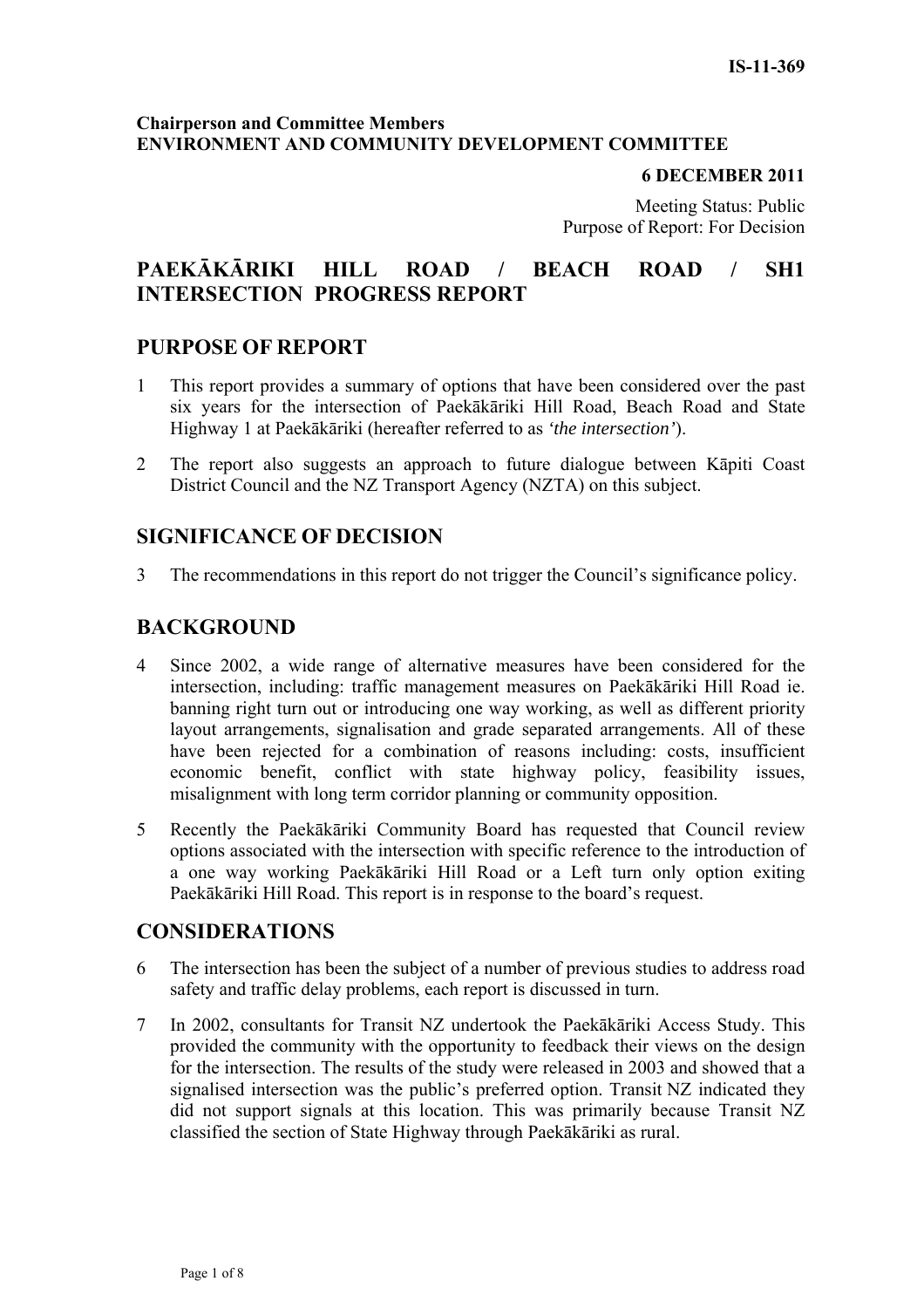#### **Report : Transit NZ, SH1 Paekākāriki Beach Road Intersection: Option Scoping Report, Beca, September 2005**

- 8 In 2005 a study of seven grade separated options for the intersection was considered. This recommended three for further consideration:
	- o a quarter clover leaf for southbound on-off movements and with Paekākāriki Hill Road passing under SH1 to connect with the at grade northbound on and off ramps in a signalised intersection adjacent to the level crossing;
	- o an at grade state highway with an elevated Paekākāriki Hill Road connection to Ames Street and closure of the level crossing;
	- o an at grade state highway to connect to a two way ramp down to the existing level crossing.

#### **Report : Kāpiti Coast District Council SH1 Paekākāriki Intersection Improvements, Resolve, November 2006**

- 9 The Resolve report of 2006 also evaluated on the Council's behalf other options including a southbound left lane holding bay for both right and left turning traffic. This was based on an overseas principle of the Hamburger roundabout (Figure 1). This would incorporate signalisation of the roundabout. This layout would require Beach Road traffic to wait west of the railway line, a variation of the hook right turn suggested by other consultations. The requirement to incorporate signals into the roundabout at this location with topographical constraints made it difficult to get a full hamburger layout to work efficiently at the intersection. The design was also non-conventional. However, further consideration of a scaled down version of the design principle of signalisation for right turning traffic was recommended. The consideration of this option has been undertaken in preparing this report.
- 10 There have been other suggestions from the community for Paekākāriki Hill Road to be one-way only up to the lookout. In 2006 it was resolved that Council staff further investigate this option. This option would allow southbound traffic to exit on to the road. There would be no facility for northbound trips or traffic to use the road from the east. One way roads encourage higher traffic speeds as the driver knows they will not meet any oncoming traffic. This is an undesirable situation which could increase fatal and serious injury crashes and would not align with national and local road safety strategies and plans.
- 11 Feedback from the Paekākāriki community and from Porirua City Council on the one-way option was negative.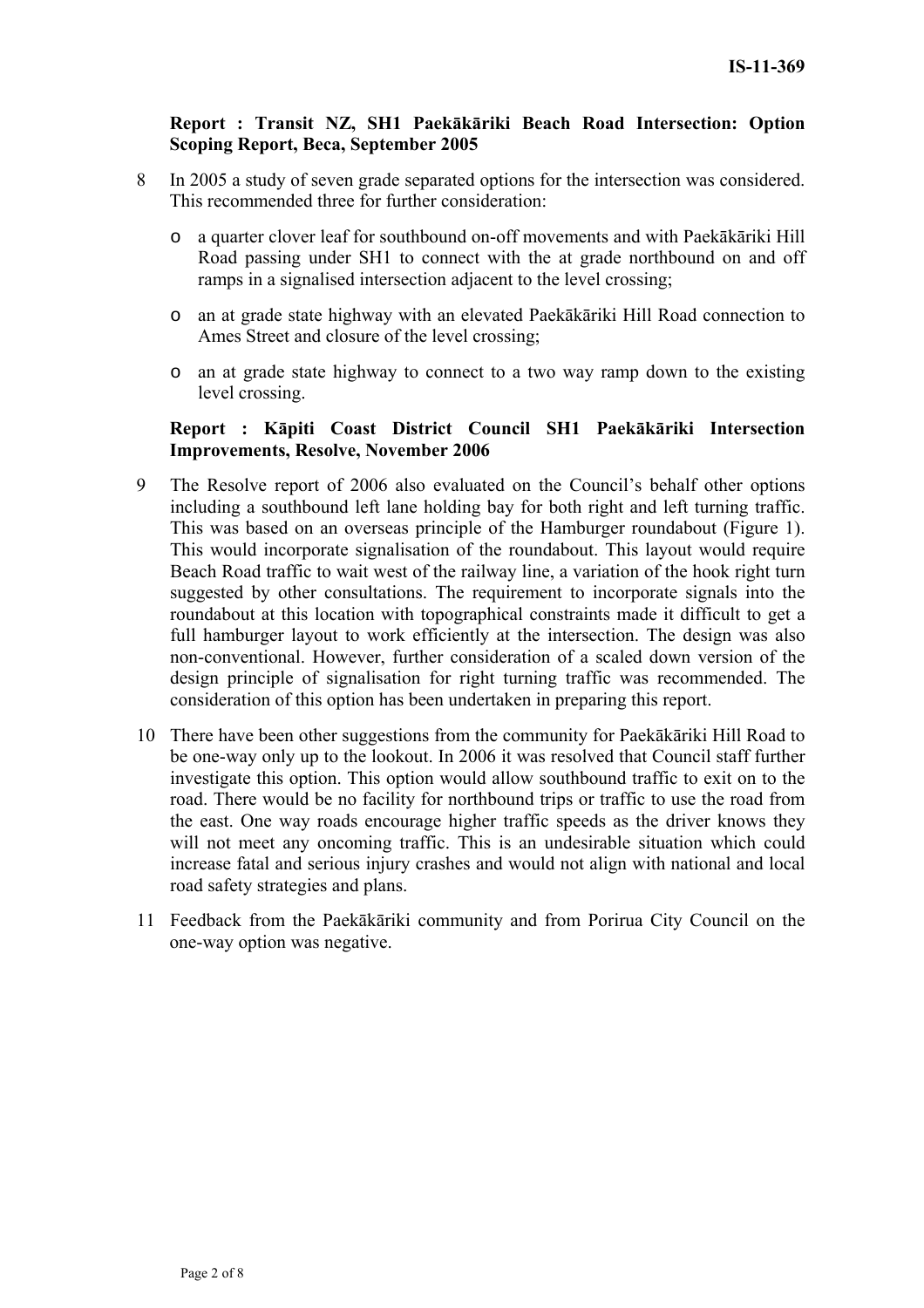

Figure 1 : Hamburger roundabout





- 12 In 2006 Transit NZ put forward proposals to upgrade the intersection, this was based loosely on the Beca Scoping Report of 2005. At this time, Transit NZ again indicated they did not favour signalisation at rural intersections. The proposals included:
	- o seagull with Paekākāriki Hill Road northbound traffic detouring south and undertaking a u-turn at Fisherman's Table;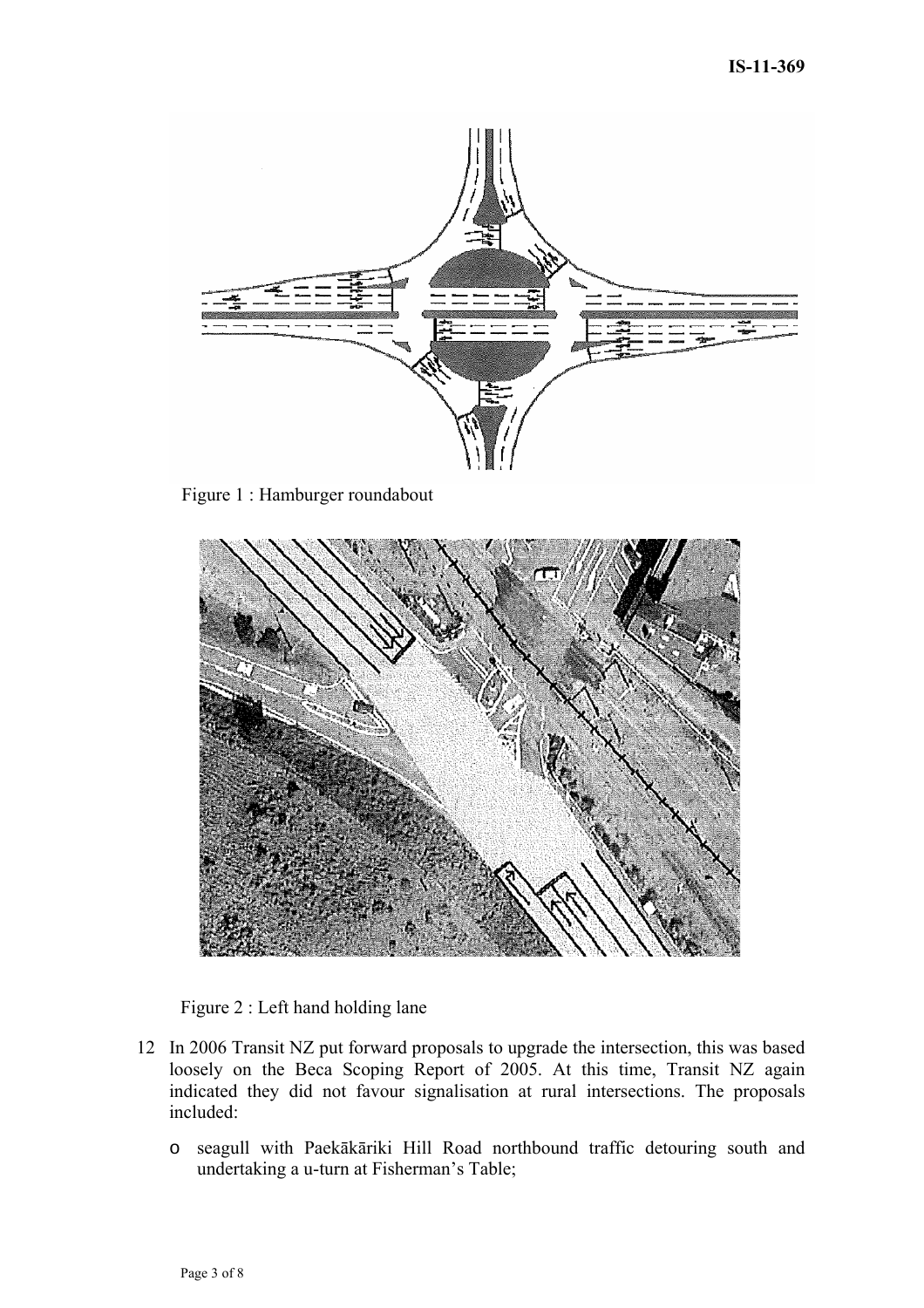- o hook right turn, signalised option which achieved option of removing right turning traffic into Paekākāriki;
- o one through lane. This is a traffic light controlled intersection and retains centrally located right turns on main State Highway;
- o two through lanes. Extra lane version of the above option.
- 13 The installation of a seagull (Figure 3) would restrict certain movements, primarily on Paekākāriki Hill Road which would allow only SH1 southbound traffic to turn in and the Paekākāriki Hill Road traffic to only turn out (commonly referred to as a left in/left out intersection). The analysis indicated that partial signalisation of a seagull layout would be required at a location with traffic flows at 2000vph if local turning movements were to be adequately catered for.



Figure 3: Seagull layout

- 14 At this time, Transit NZ also presented signalised intersection options. Limited technical information on the layout and traffic assumptions for these is available. The report information suggests that they were excluded from further investigation at the time as a result of the need for road widening and substantial retaining walls. Transit NZ considered Paekākāriki to be a rural environment in which it did not favour signalised intersections. Reference was made to high costs associated with retaining wall however, no cost information was presented in the reports available to council officers.
- 15 During 2005/2006 the Western Corridor Study was also underway. The recommendations of the study and subsequent hearing, found in favour of constructing Transmission Gully. The Regional Land Transport Committee recommended safety measures for Paekākāriki.

### **Report : Kāpiti Coast District Council, Paekākāriki Intersection, Speed Limit Investigation, Resolve, February 2008**

16 In 2008, Transit NZ proposed installing a seagull configured intersection. This was opposed by the community who sought the introduction of a lower speed limit (50kph) through Paekākāriki. This idea had previously been put forward by the Paekākāriki Community Board in 2002. Kāpiti Coast District Council commissioned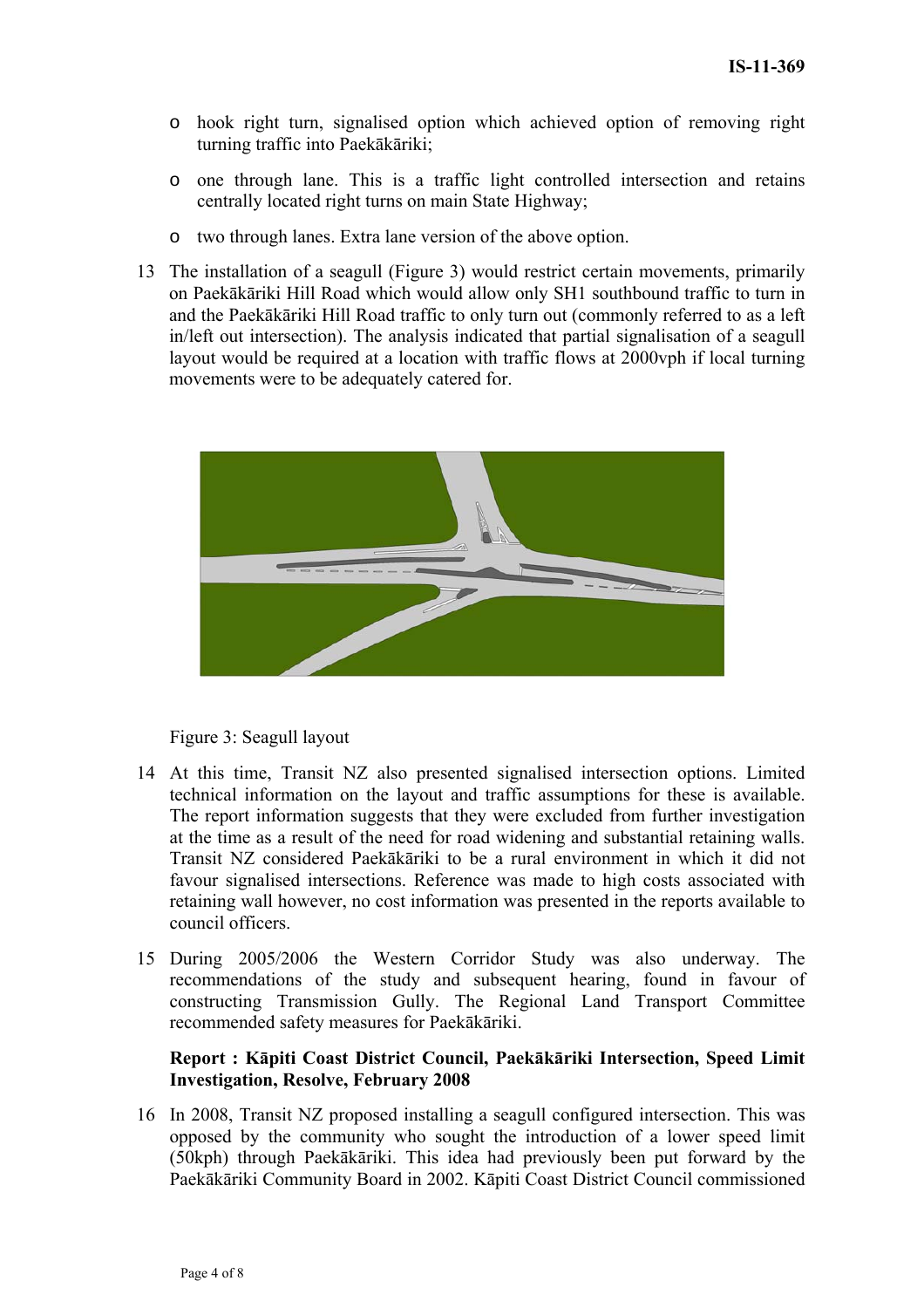consultants to investigate the impacts of a 50 kph speed limit. The report had no conclusive findings supporting the lowering of the speed limit due to limited data availability. The report suggested there may be some perceived benefits from lower speed limit but *"there is no guarantee that there will be a significant change in the current environmental speed".* The report identified the seagull configuration would restrict certain turning movements which would have a significant impact on the local functionality for the community. It further suggested that best option for the local community to pursue would be an appropriately signalised intersection.

#### **Report : NZTA, Crash Reduction Study, Kāpiti Coast, MWH, November 2010**

17 Two years later in 2010, NZTA commissioned consultants to undertake a crash reduction study for SH1 through the Kāpiti Coast District. The study reviewed five years of data from 2005–2009. During this period there had been two minor injury crashes and 12 non-injury crashes at the intersection. The recommendations were to provide some additional line markings, larger signs and to extend the northbound left turn lane including the removal of some pohutukawa trees. The Paekākāriki Community Board supported the additional line markings but did not support the lengthening of the northbound left turn lanes because of the impact on the pohutukawa trees. To date NZTA has not made any changes to the line markings.

#### **Report : NZTA SH1 Paekākāriki Intersection Improvements – Preliminary Investigation & Design Report, October 2011**

18 The crash reduction study had also considered an elongated roundabout which would provide turning opportunities north and south of the Beach Road intersection. This option did not consider the impact on pedestrians crossing the SH1 to access the coffee shop and for those dropped off at the garage forecourt. The elongated roundabout (Figure 4) would also have a larger footprint and create a much larger physical barrier resulting in reduced connectivity. None of the alternative options are considered to offer an improved entry treatment for Paekākāriki and may actually have a negative impact on the number of trips in/out of the village.



Figure 4 : Elongated roundabout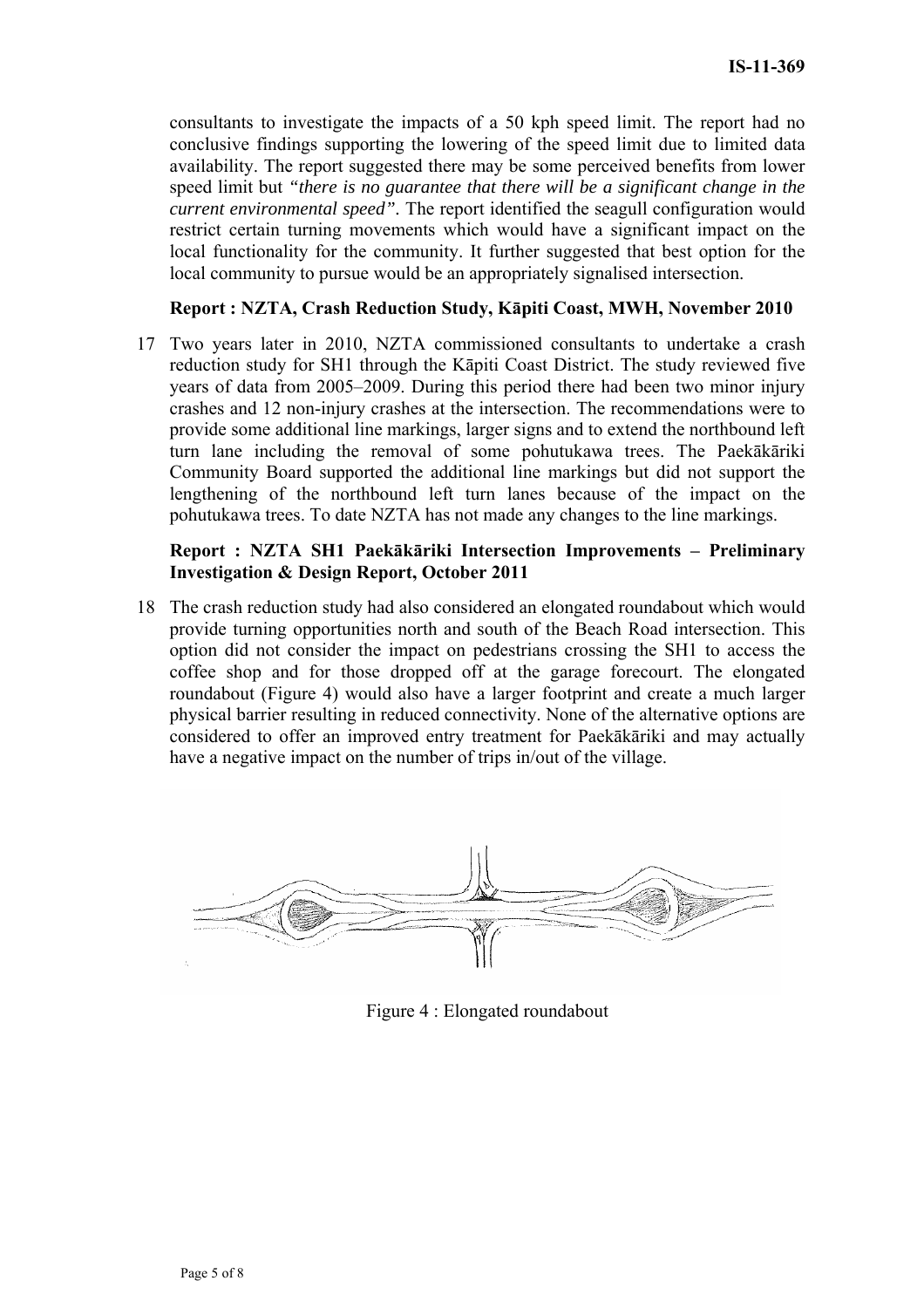- 19 Intersection options have previously been considered by the Council, on 14 December 2006 (MCAS-06-390) in which officers recommended Transit NZ be requested to further investigate and report on three other intersection layouts namely: hook right hand turn, left hand storage and two through lanes. It was resolved to support Transit NZ's preferred option, namely the seagull layout option. The community later withdrew support for this option and subsequently Transit NZ did not implement these improvements.
- 20 In 2007, the speed limit on SH1 through the intersection was reduced to 70km/hr. This has provided a lower speed environment where the installation of traffic signals is more acceptable.
- 21 Ongoing problems remain, especially in terms of:
	- (a) the perceived danger, actual delay and frustration experienced by those in right turning/crossing vehicles;
	- (b) no cycling facilities or pedestrian crossing facilities in the vicinity of the intersection;
	- (c) the hostile nature of the current intersection that deters visitors and suppresses local movement to/from Paekākāriki impacting on economic viability for business.
- 22 The left-turn only option out of Paekākāriki Hill Road (to SH1), suggested by the community board, is a modified version of the seagull option previously discussed. This option would divert turning traffic from an intersection with significant potential for a serious harm accident to a location where the potential for a serious harm accident is potentially less (Fisherman's Table restaurant). This was considered by Transit NZ/NZTA to be an acceptable risk when the full seagull option was considered previously.
- 23 Although the left turn only option does not remove the risk of a serious harm accident it does potentially reduce that risk. The option has been supported by NZTA previously and if a medium term low cost solution was to be considered it may be something that NZTA would consider funding.

#### Roads of National Significance – Transmission Gully

- 24 Transmission Gully has been a factor in many of the decisions and options of Transit NZ/NZTA when proposing options for the intersection. In October 2011 a Notice of Requirement for Transmission Gully was lodged with the Environmental Protection Agency. The supporting documentation including the Assessment of Environmental Effects set out the assumptions used in the evaluation and selection of the "preferred route".
- 25 The Assessment of Environmental Effects report includes the concept of a coastal package for treating the existing SH1 after Transmission Gully opens. which include (for modelling purposes):
	- (a) extension of the 70km/hr limit south to Fishermans Table and north to the tiein with Transmission Gully south of Mackays Crossing;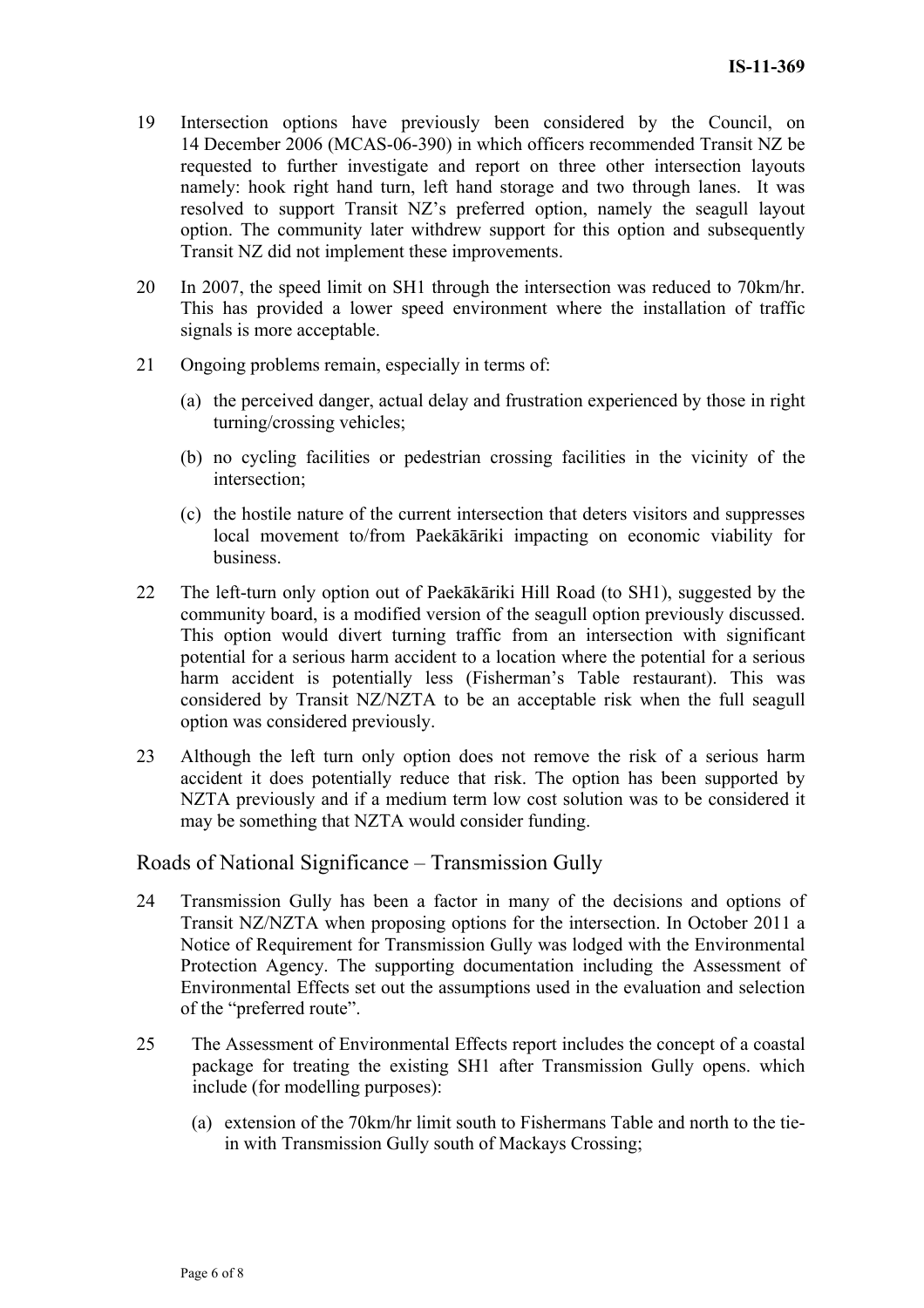(b) a signalised intersection at Beach Road /Paekākāriki Hill Road and the revoked SH1.

## Future Dialogue

- 26 Transmission Gully is unlikely to be implemented for 10 years, so there is sufficient time to consider substantial improvement works on SH1 prior to opening, even if these require some minor changes to the infrastructure post Transmission Gully opening. In connection with the possible measures identified in this report, the following approach is recommended:
	- (a) support traffic signals at the intersection;
	- (b) continue to support in the immediate short term: various minor marking, lining, hatching and signing measures.
- 27 The following measures are not supported:
	- (a) extension of the diverge lane from SH1 to Beach Road by 50m involving the removal of some large pohutukawa trees;
	- (b) left-turn only option out of Paekākāriki Hill Road (to SH1);
	- (c) one-way only east-bound up Paekākāriki Hill Road (ie. from SH1);
	- (d) seagull layout.

### Financial Considerations

28 The lack of any significant accidents at the intersection is a significant barrier to the possibility of NZTA funding any major improvements to the intersection, based on their current funding criteria. As this is state highway Council has no budget allocation within the current Long Term Council Community Plan for any future improvements to the intersection.

### Legal Considerations

29 There are no legal consideration at this stage but to be kept under review in terms of SH1 revocation issues.

### Delegation

30 The Environment and Community Development Committee is delegated:

*"authority to develop (within any wider existing strategic framework) policies and work programmes that support the social, economic, environmental and cultural wellbeing of the community. This authority encompasses the power to undertake (within any wider sustainable Transport Strategy) all matters not specifically delegated to Council, Council officers or other committees concerning or involving transport and roading policy issues;" and* 

*"Have an oversight of all matters related to the promotion of road safety".*